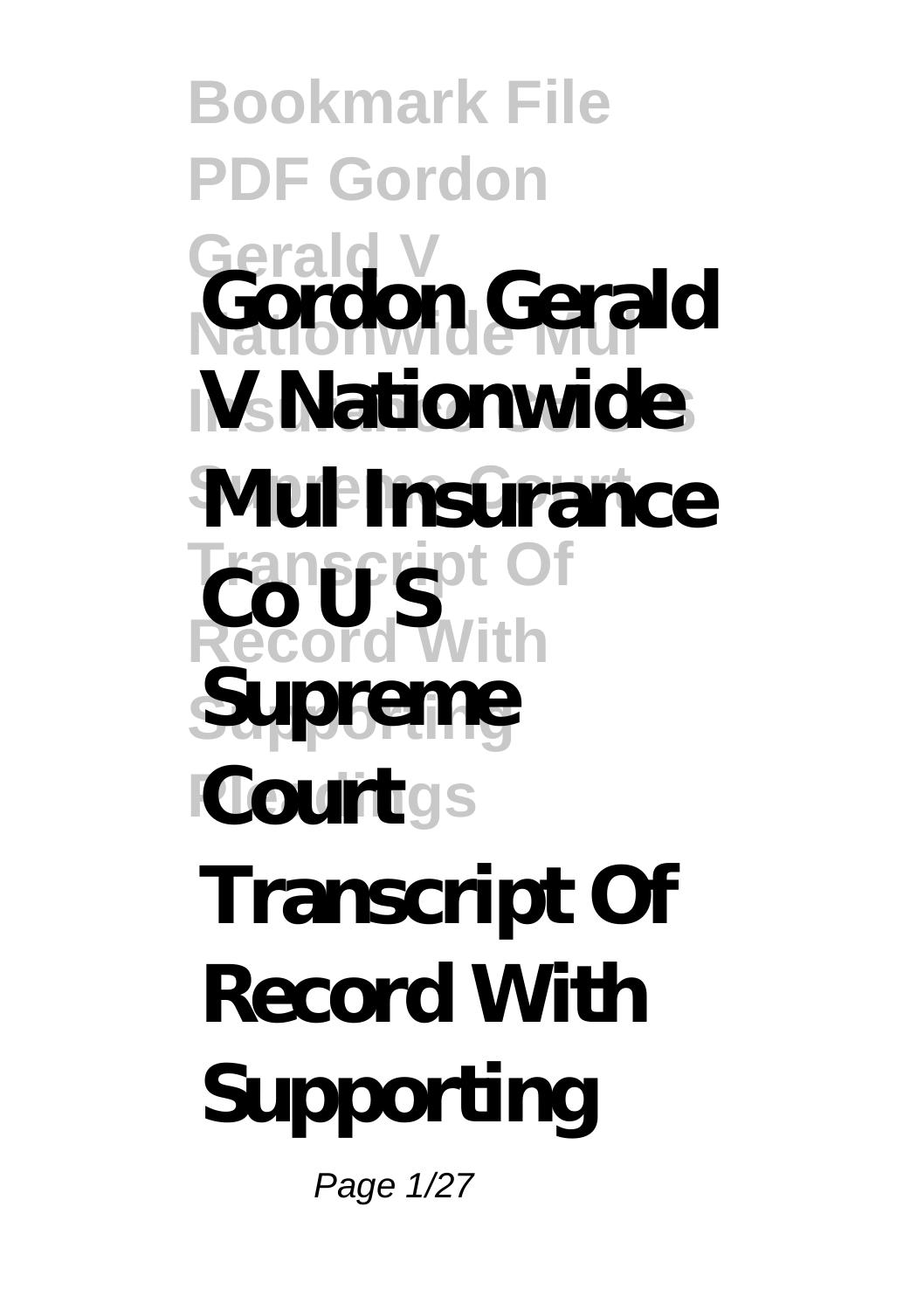**Bookmark File PDF Gordon Gerald V Pleadings** Yeah, reviewing a **books gordon gerald**  $\mathbf{\hat{n}}$ **surance co us**rt **Transcript Of supreme court Rith supporting pleadings** could **Pontacts listings. This v nationwide mul transcript of record** increase your near is just one of the solutions for you to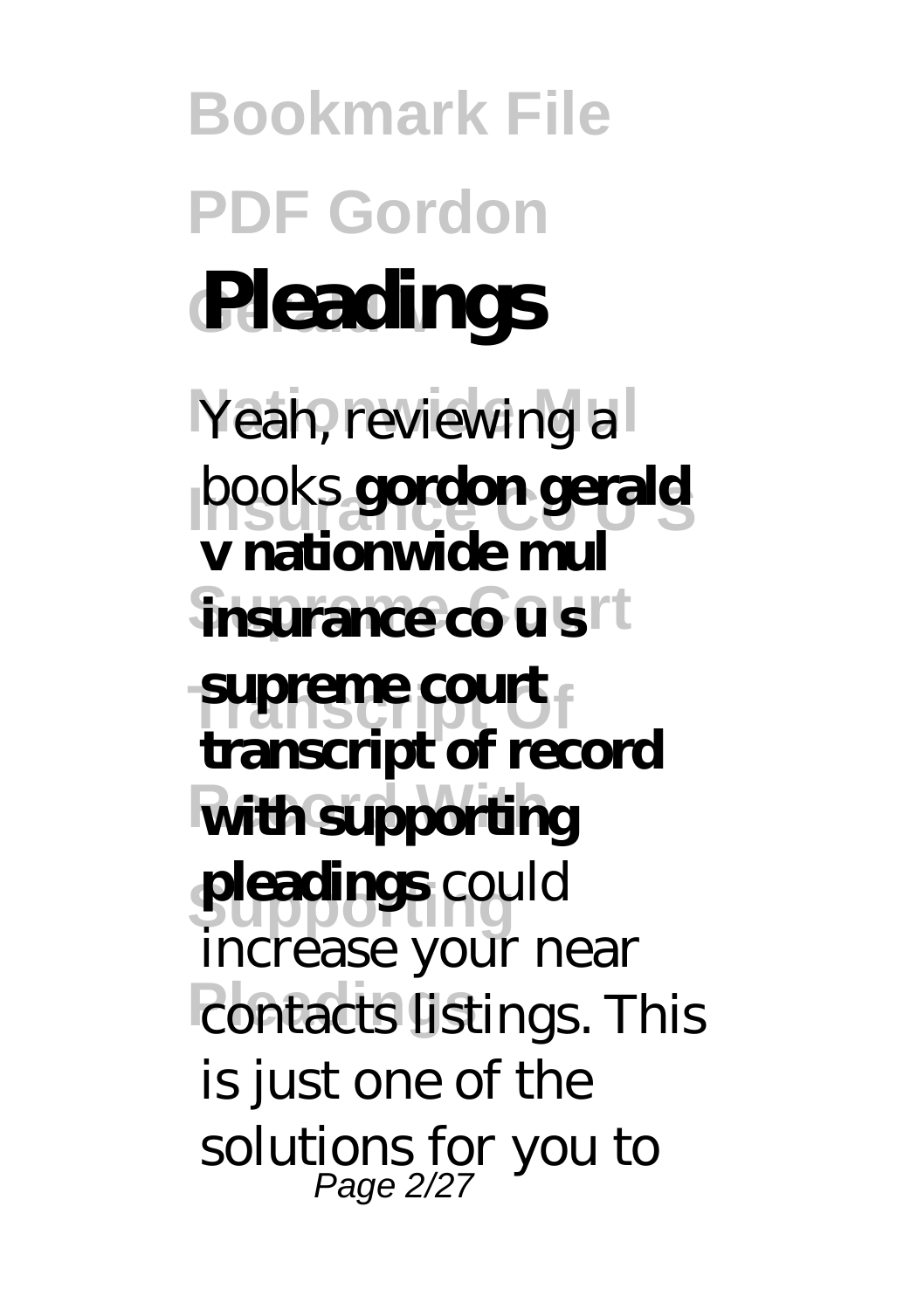**Bookmark File PDF Gordon Gerald Successful. As** understood, skill does not suggest that you have fantastic points. **Transcript Of Comprehending as** with our carrieting as **Pleadings** than additional will without difficulty as allow each success. bordering to, the proclamation as competently as perspicacity of this Page 3/27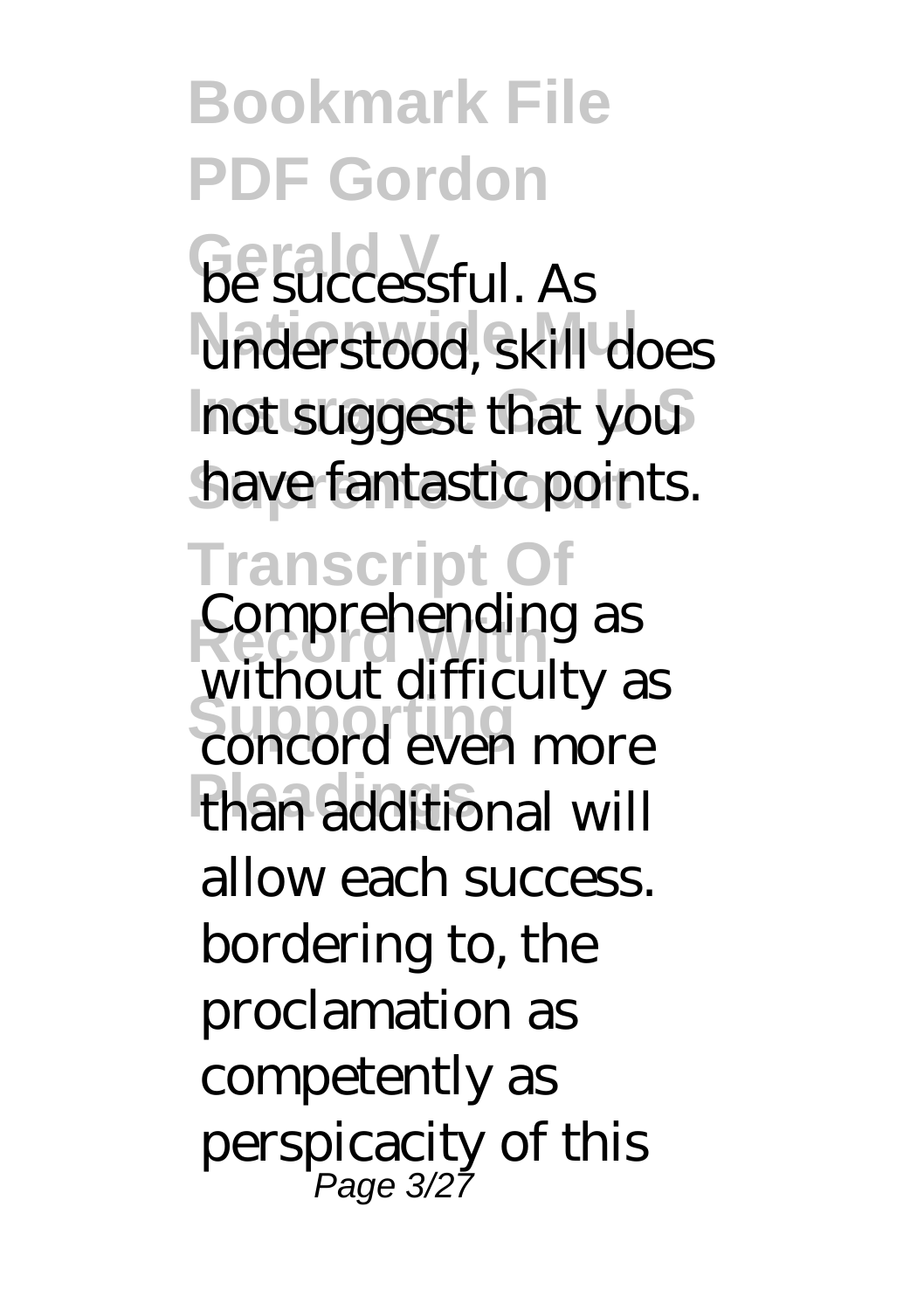**Bookmark File PDF Gordon Gerald V** gordon gerald v **Nationwide Mul** nationwide mul **Insurance Co U S** insurance co u s supreme court unt **Transcript Of** transcript of record with supporting **Supporting** taken as capably as **Plead** to act. pleadings can be eReaderIQ may look like your typical free eBook site but they actually have a lot of extra features that Page 4/27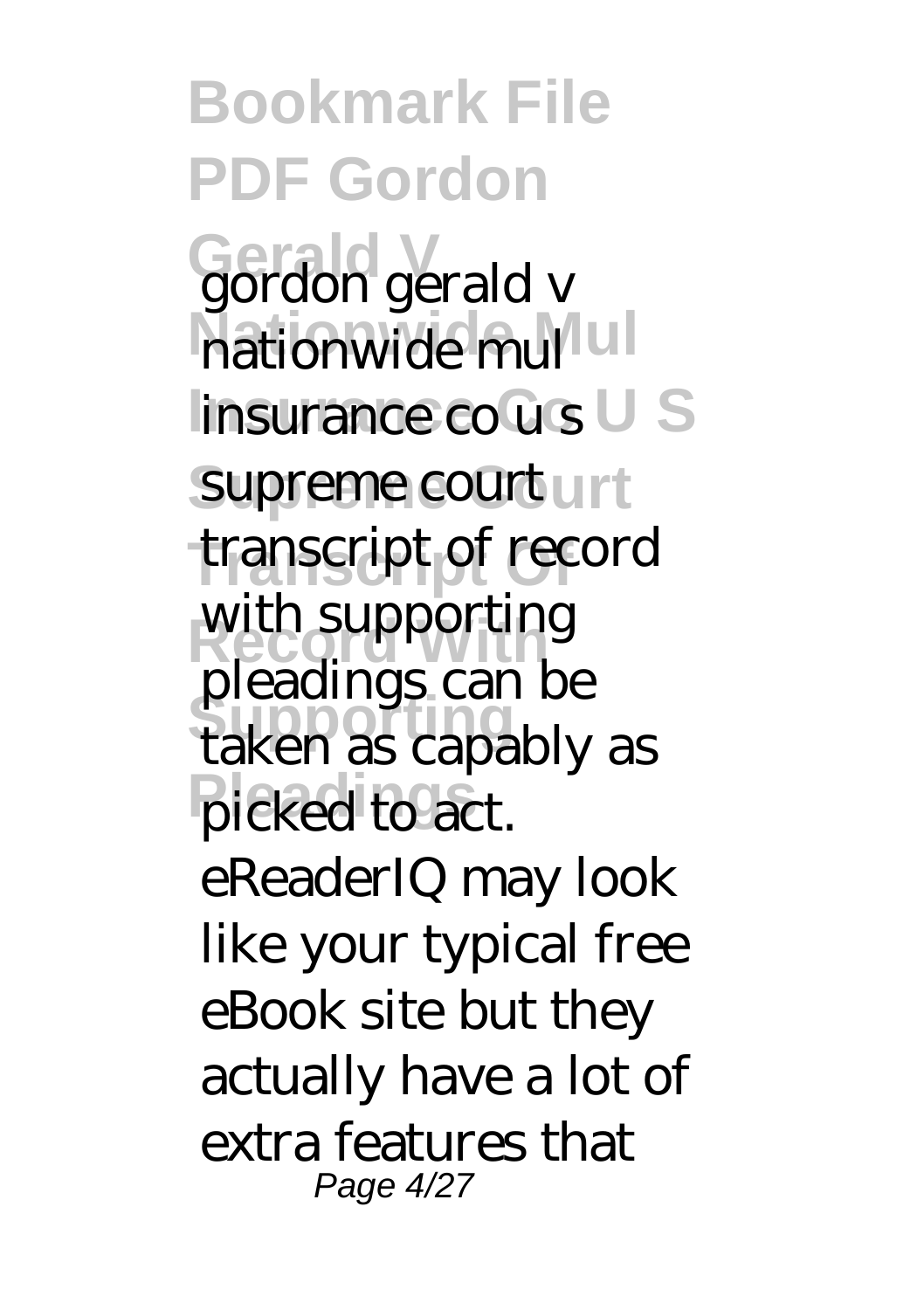**Bookmark File PDF Gordon** Grake it a go-to place when you're looking for free Kindle books. **SGordon Gerald V Transcript Of Nationwide Mul Put How a Hiajor He**<br>
nationwide analysis by News21 of all known cases of But now a major new election fraud in the U.S. since 2000 underscores our years of accurate and detailed reporting Page 5/27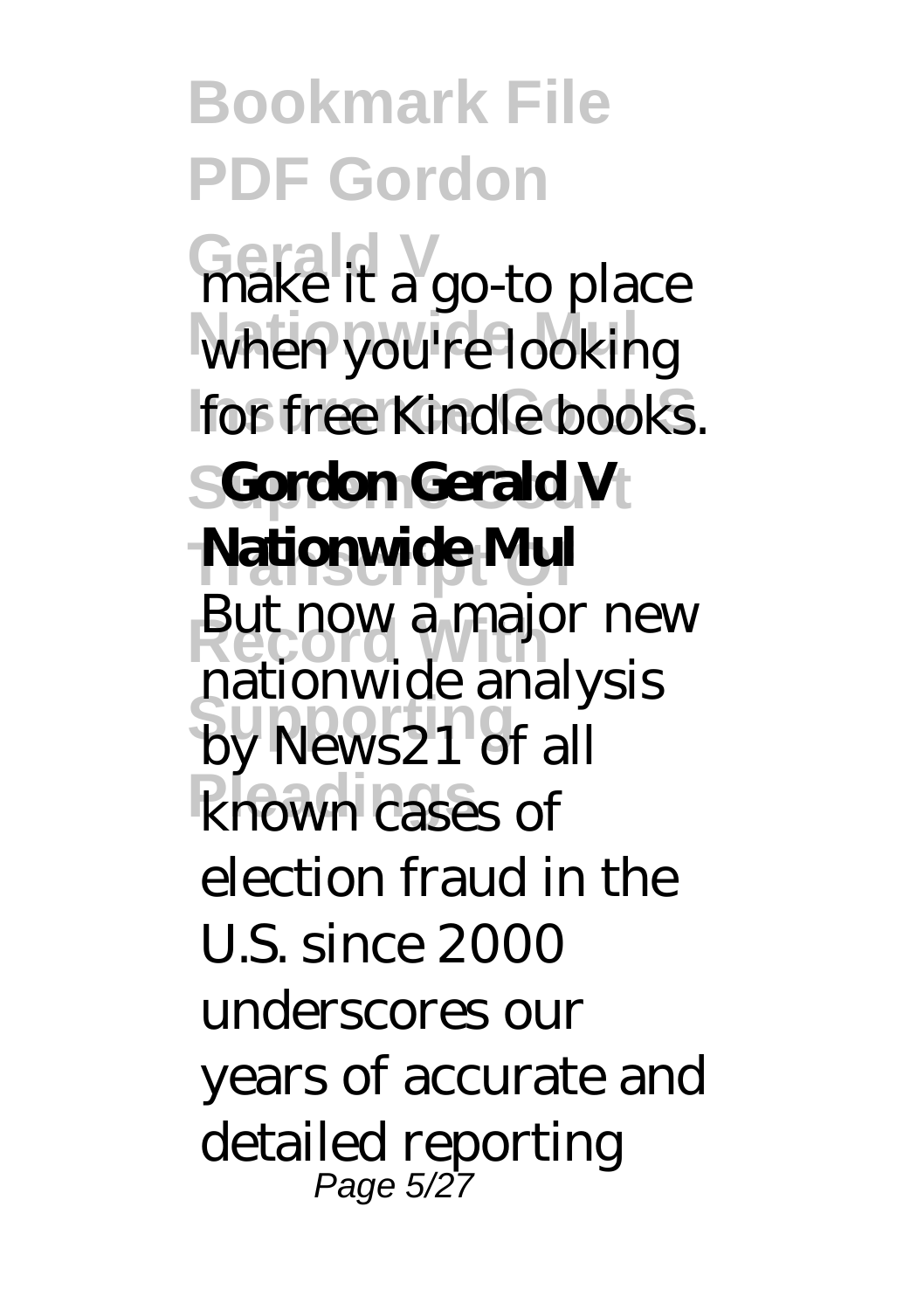**Bookmark File PDF Gordon Gerald V** once again... In an exhaustive ... Mul **Insurance Co U S New Nationwide Study of Election Record With Finds Just 10 Cases Supporting of In-Person Voter Fraudings Fraud Since 2000** To date, the Red Cross runs 13 molecular laboratories nationwide, Page 6/27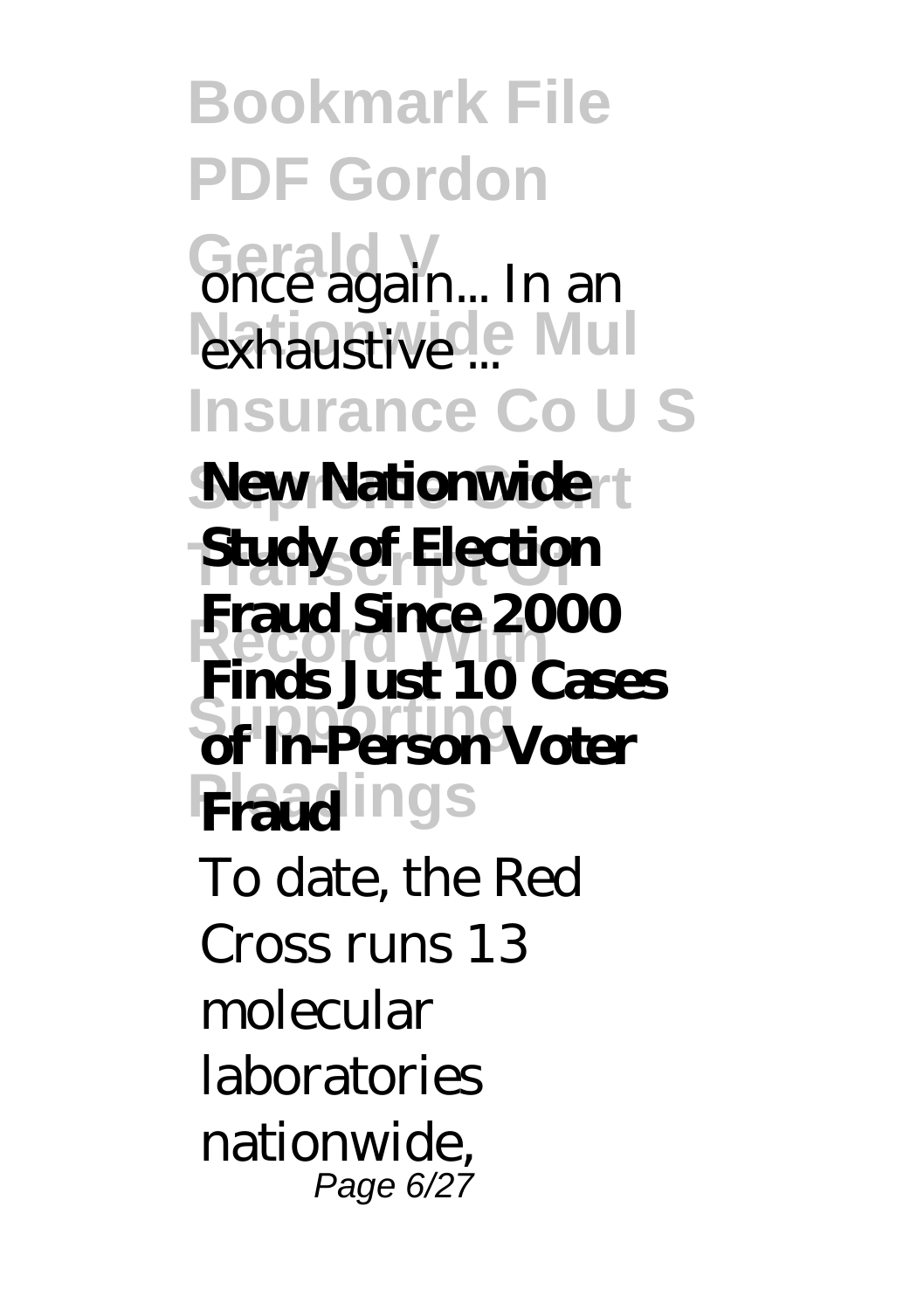**Bookmark File PDF Gordon Grocessing one out of** four Filipinos tested. **IGordon said the ...** S employment as it will bring mutual benefits between employers ... **Supporting Metro Manila mayors Please on vaccine slot sale** A Pennsylvania

federal judge on Friday left intact the majority of a Page 7/27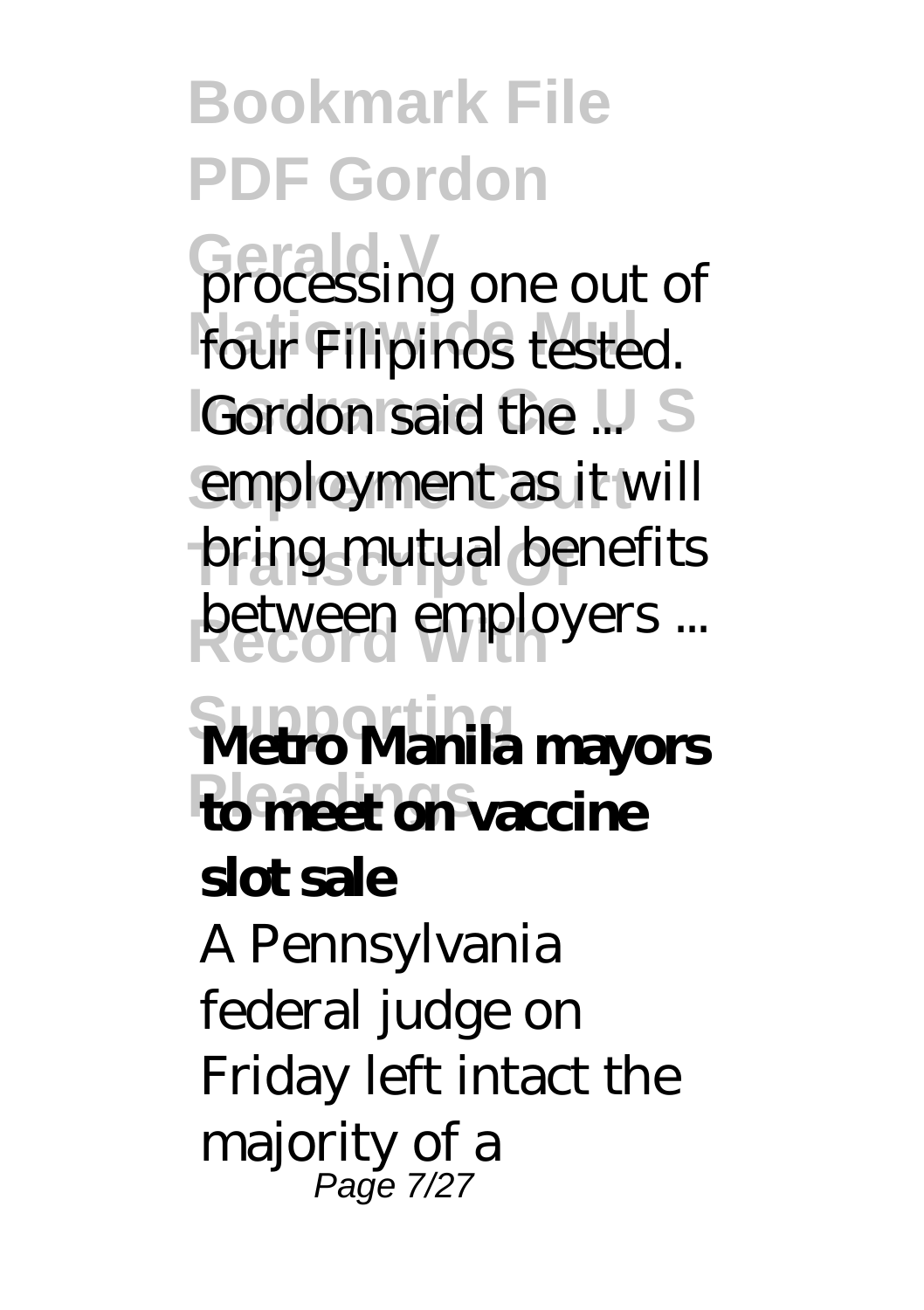**Bookmark File PDF Gordon Graphosed** class action filed by travel Mul **Insurance buyers** S against Arch ourt **Insurance Co. over Record Coverage Supporting Pleadings** denied coverage for travel plans that were ...

**Insurer Can't Dodge Most Of Travel Cancellation Coverage Suit** Both in Carson City Page 8/27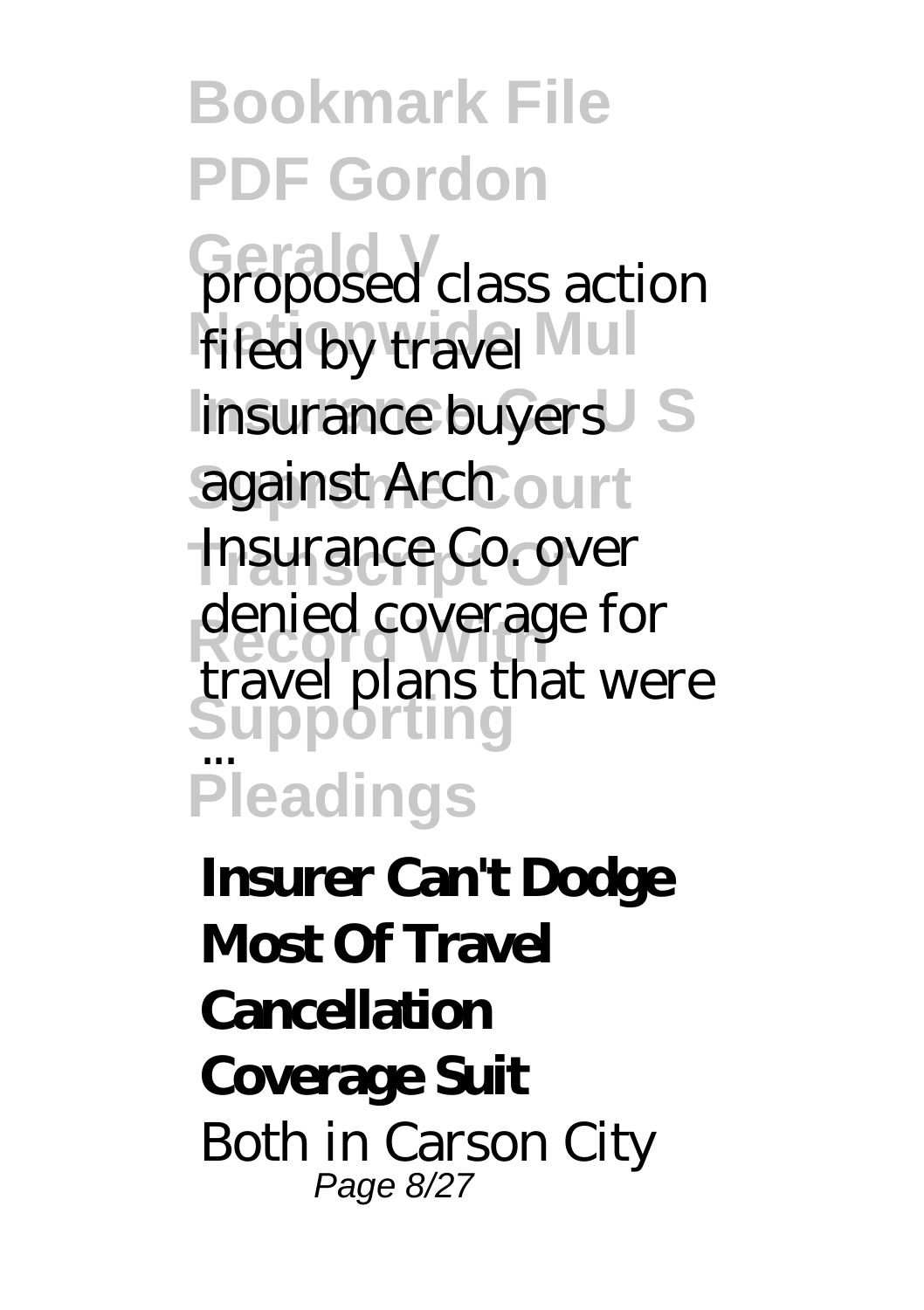**Bookmark File PDF Gordon Grad across the nation,** restaurants are ul struggling to find S enough staff to work, whether it be in the **kitchen or customer** Some believe the **Pleason is because ...** service positions.

**Labor shortages in Carson City and beyond are causing problems for** Page 9/27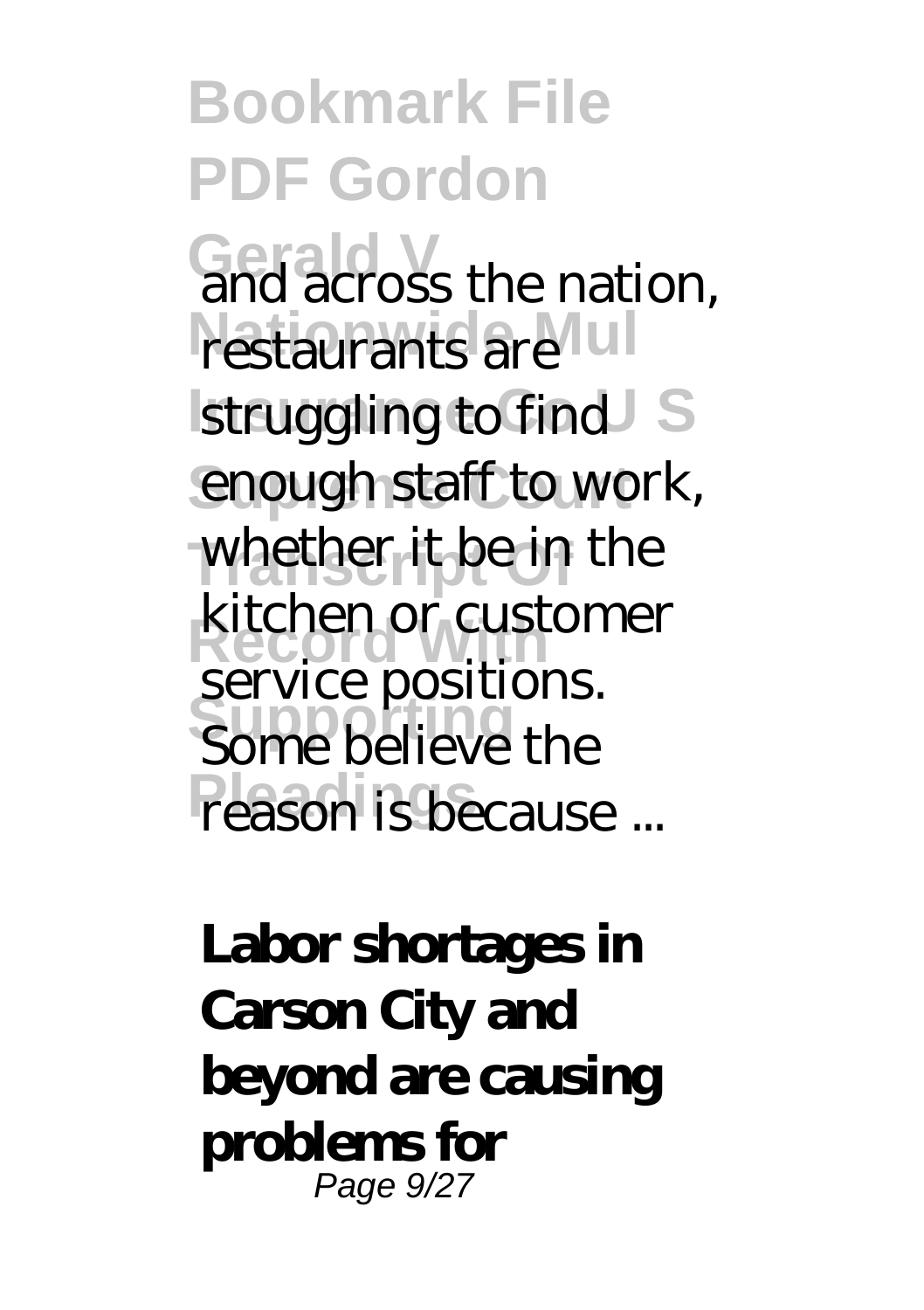**Bookmark File PDF Gordon Gerald V businesses** The group, conceived **Insurance Co I S** summer, has quickly scaled up into a **Record With** Although one of its **Supporting** main founders is **Pleadings** Robert P. George, nationwide network. himself a conservative professor at Princeton, ...

Page 10/27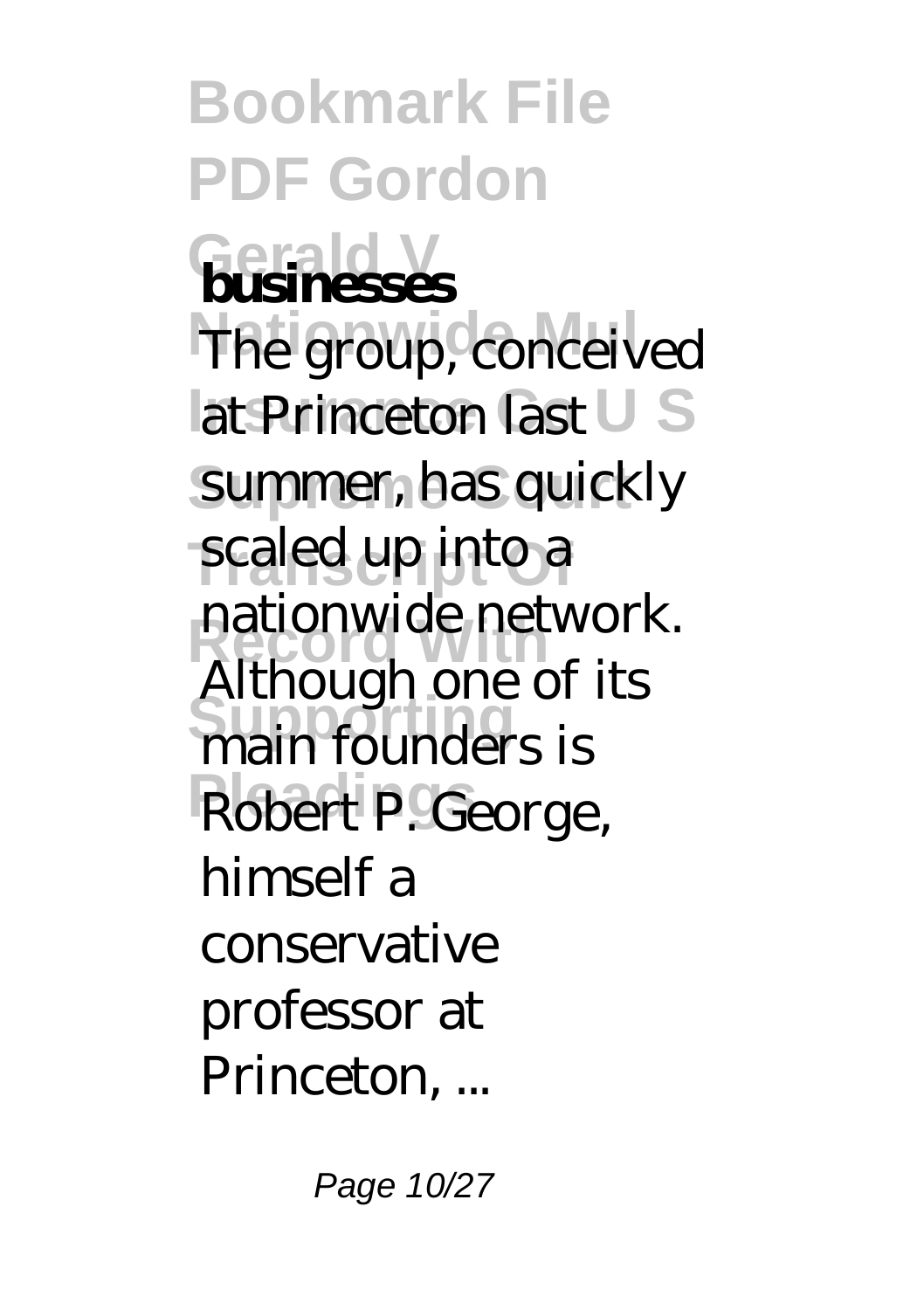**Bookmark File PDF Gordon Gerald V Academic Freedom Alliance**vide Mul **He is on trial again S** with 15 other<sub>ourt</sub> defendants, charged with attempting to **Supporting** government through the nationwide overthrow the demonstrations that started at Istanbul's Gezi Park. Kavala and eight of the ...

Page 11/27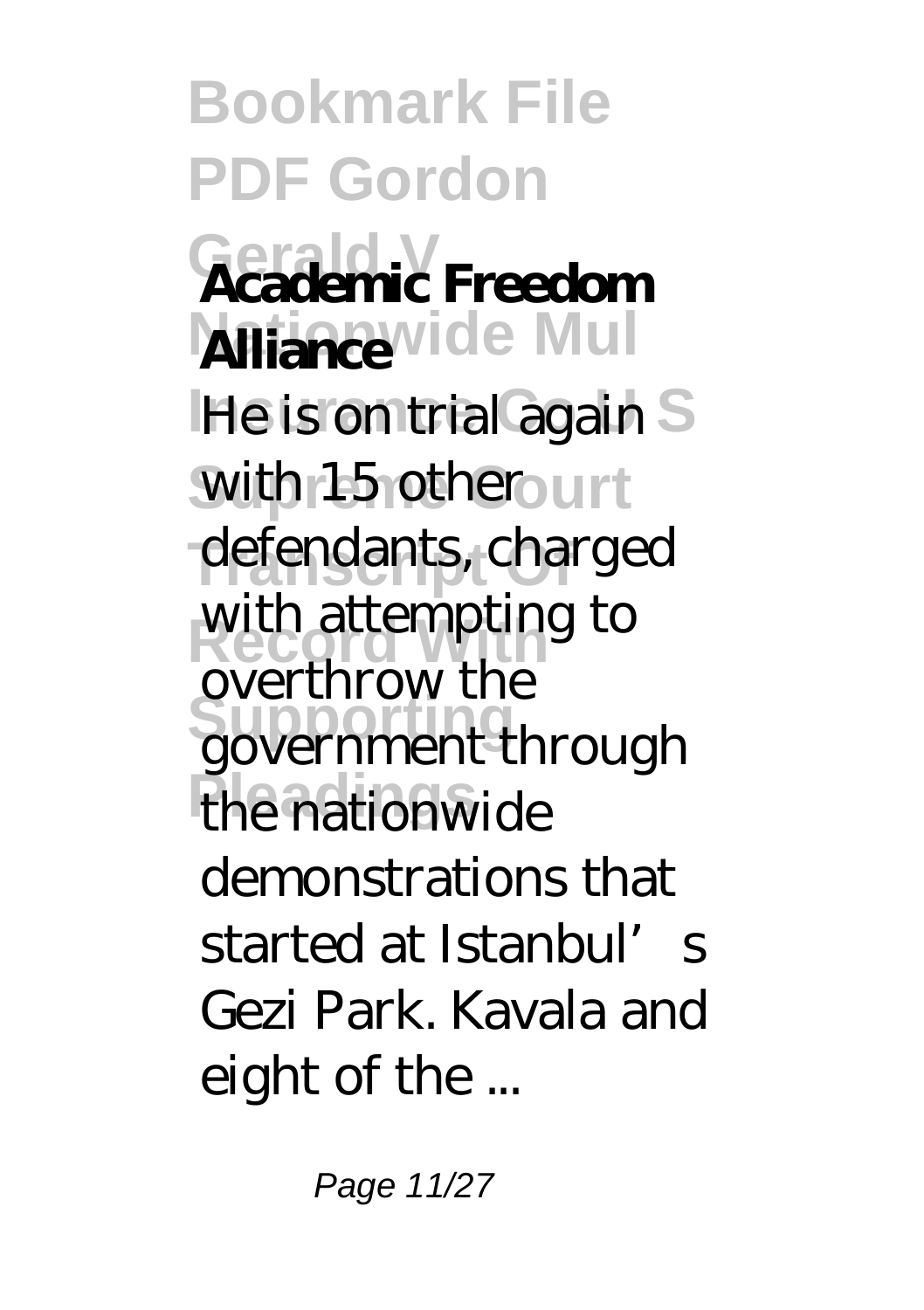**Bookmark File PDF Gordon Gerald V As retrial opens, Nationwide Mul Turkish court keeps Insurance Co U S philanthropist in jail** Earlier this month, **Transcript Of** the U.S. Supreme **Court agreed to hear Supporting** that could give its 6-3 **Pleading** conservative majority a Mississippi case an opportunity to curtail the constitutional right to abortion established in ... Page 12/27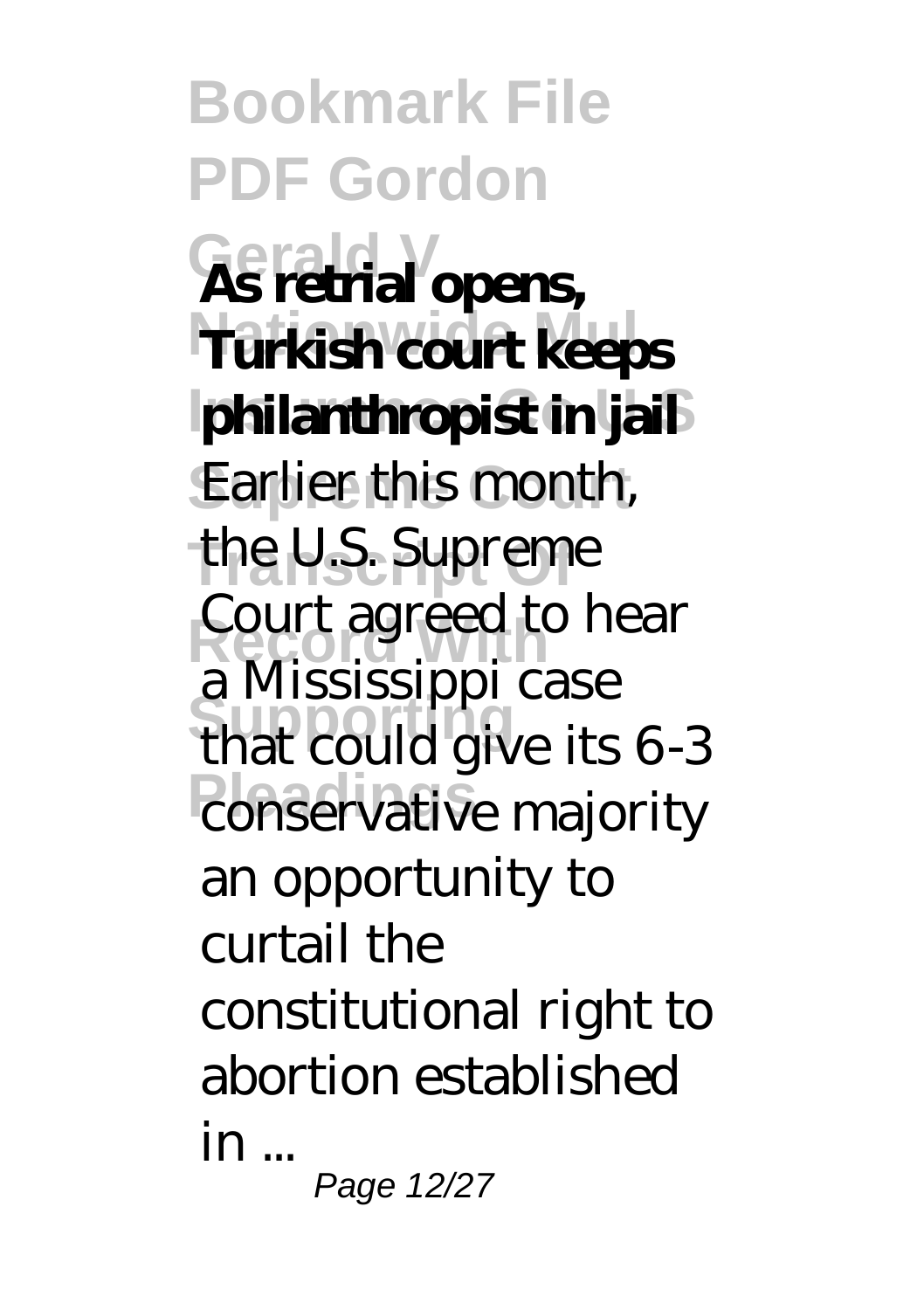**Bookmark File PDF Gordon Gerald V Anti-abortion Mul protesters in New** S **York win court ruling** Small gatherings are allowed in people's **Supporting** in a commercial **Pleadings** venue is banned, and homes, but anything guests will have to leave four hours before midnight to comply with the 8 nationwide curfew Page 13/27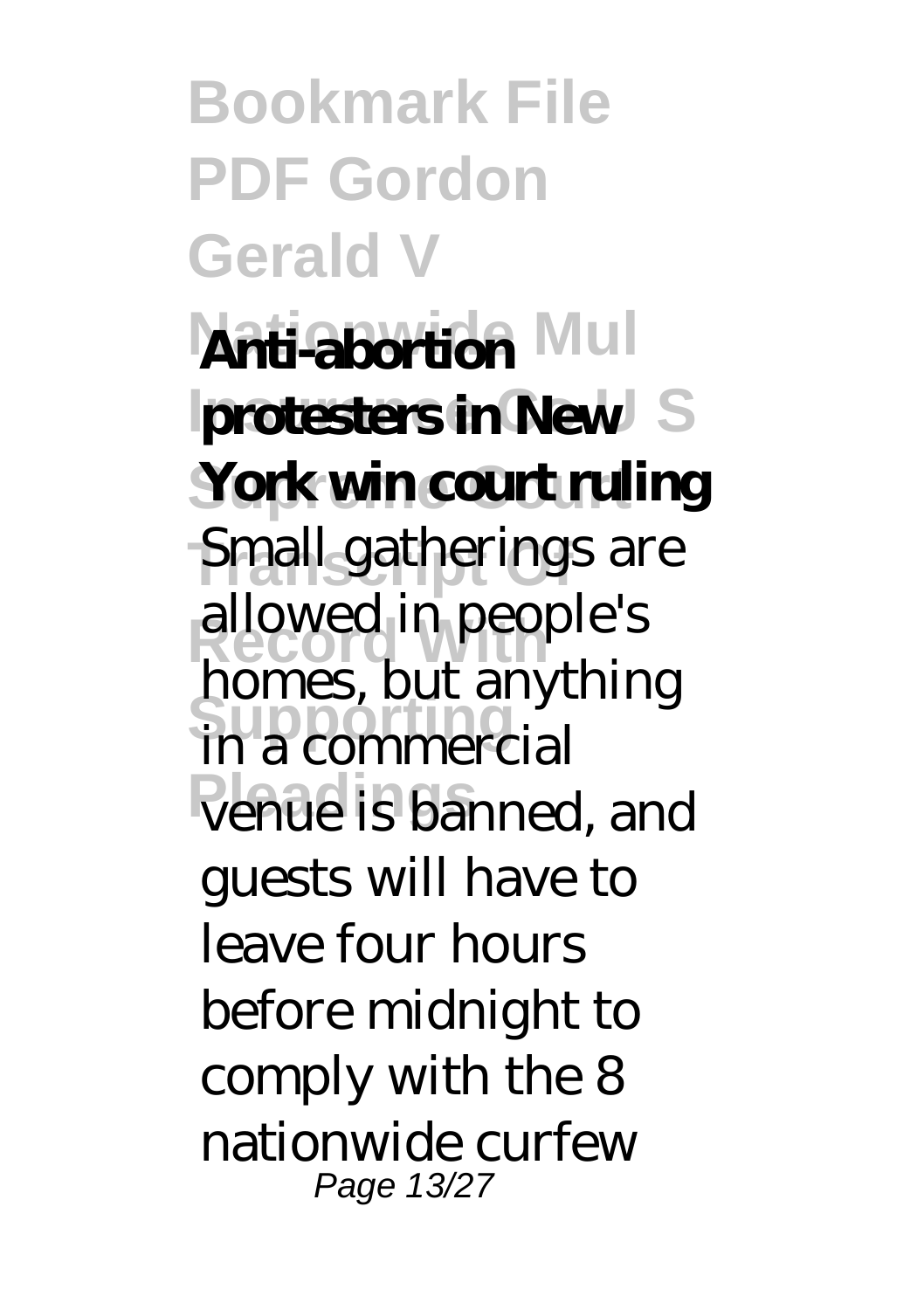**Bookmark File PDF Gordon Gerald V** that ... **Nationwide Mul France is deploying Supreme Court 100,000 police to break up New Year's Record With Eve parties and Supporting curfew to limit to Pleadings spread of COVID-19 enforce an 8 p.m.** SI **IPREME AND** DISTRICT COURTS BRISBANE: Friday 14 May 2021: JURY INFORMATION: Page 14/27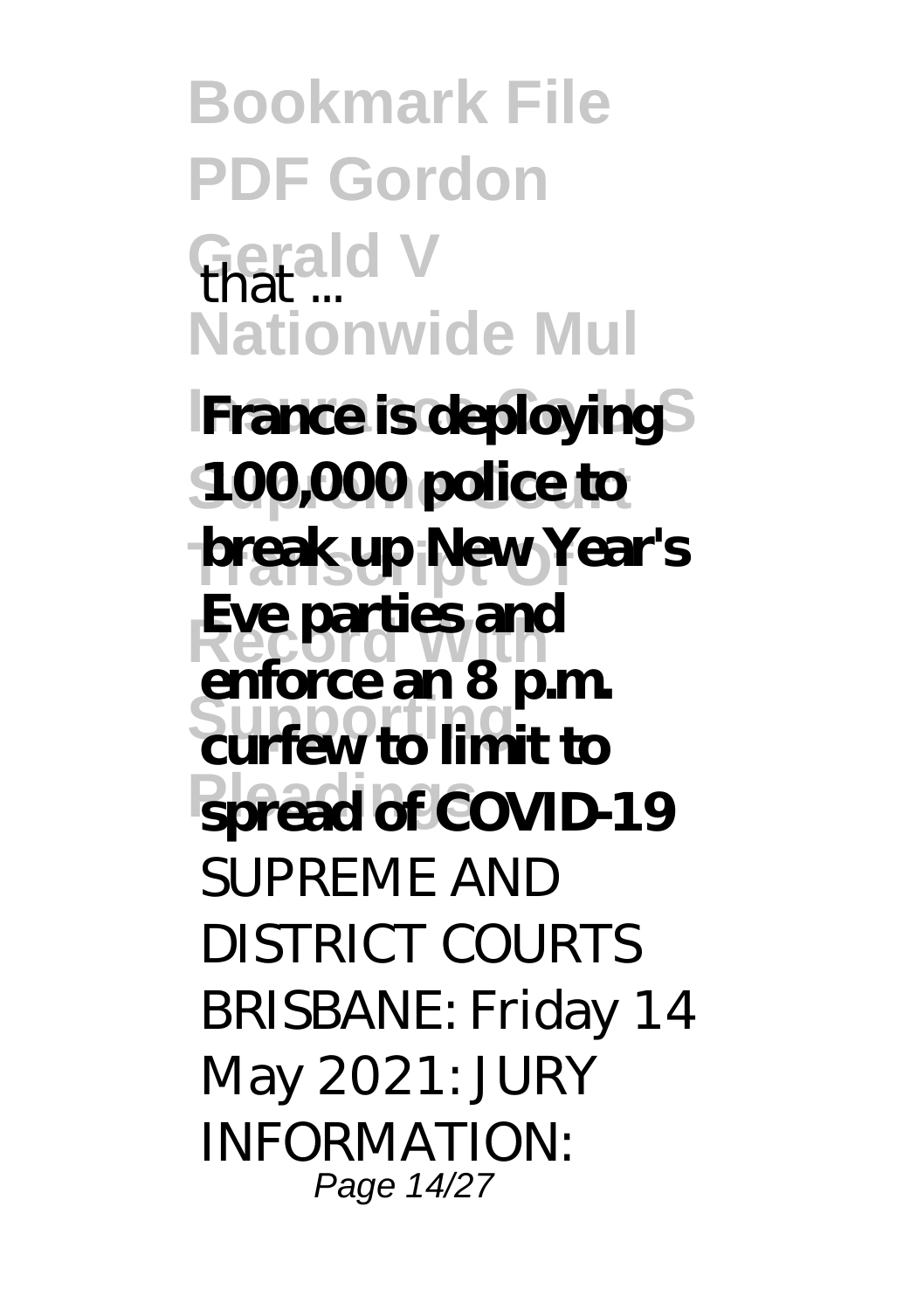**Bookmark File PDF Gordon Gerald V** Jurors on Panel G who are NOT Mul empanelled on the S current trials are NOT required for Friday **Record With** 14 May 2021. Please **Supporting Pleadings Everyone appearing** continue ...

**in Brisbane court**

**today** Officials in China have restated their commitment to Page 15/27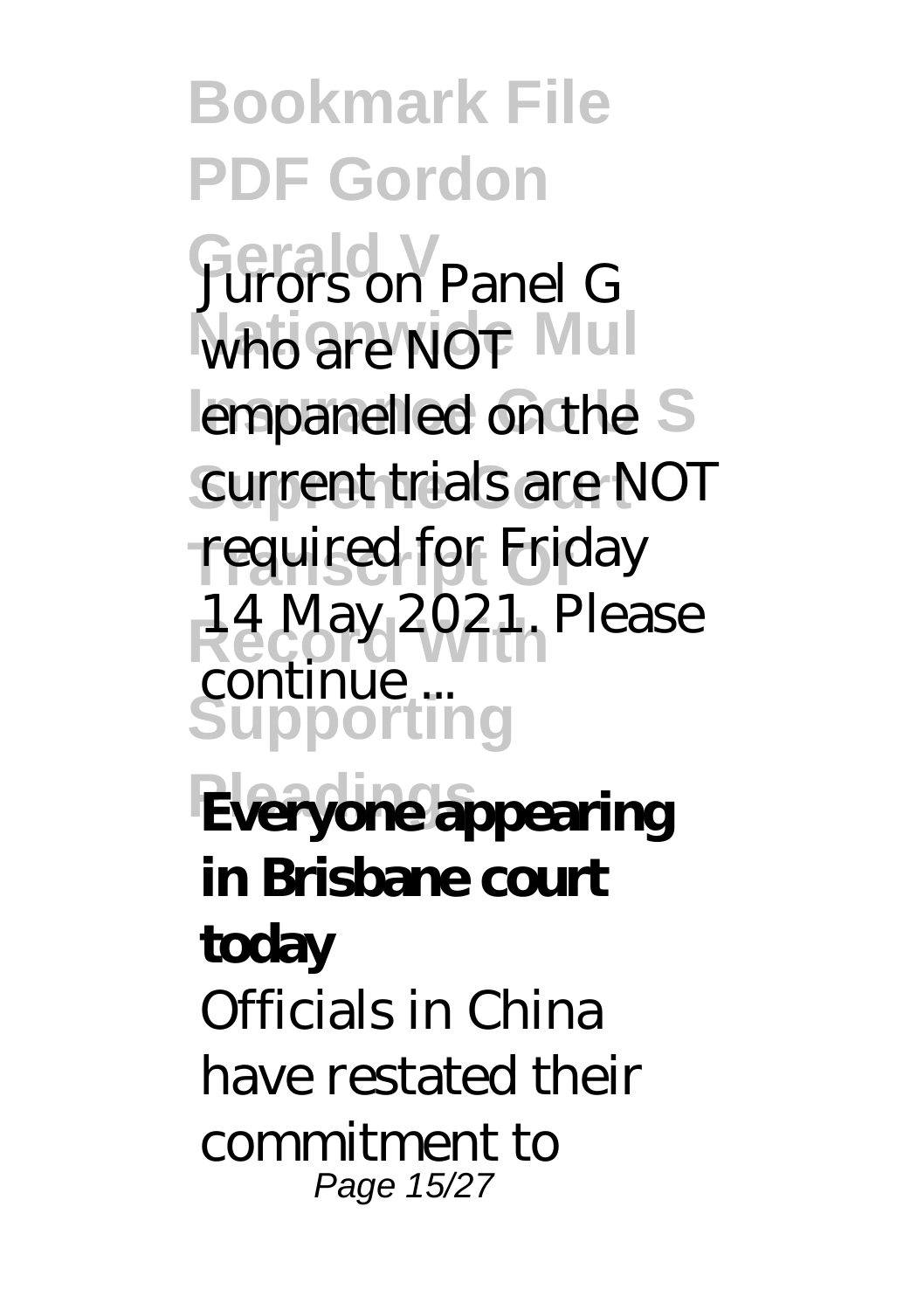**Bookmark File PDF Gordon Germald** pollution in its vast steel industry, with fresh output restrictions ordered in the mill-hub of **Record With** Tangshan and **Supporting** inspections planned ... **Pleadings** nationwide

## **Iron Ore Rebounds as China Mills Churn Out Steel at Record Pace** Nationwide coverage Page 16/27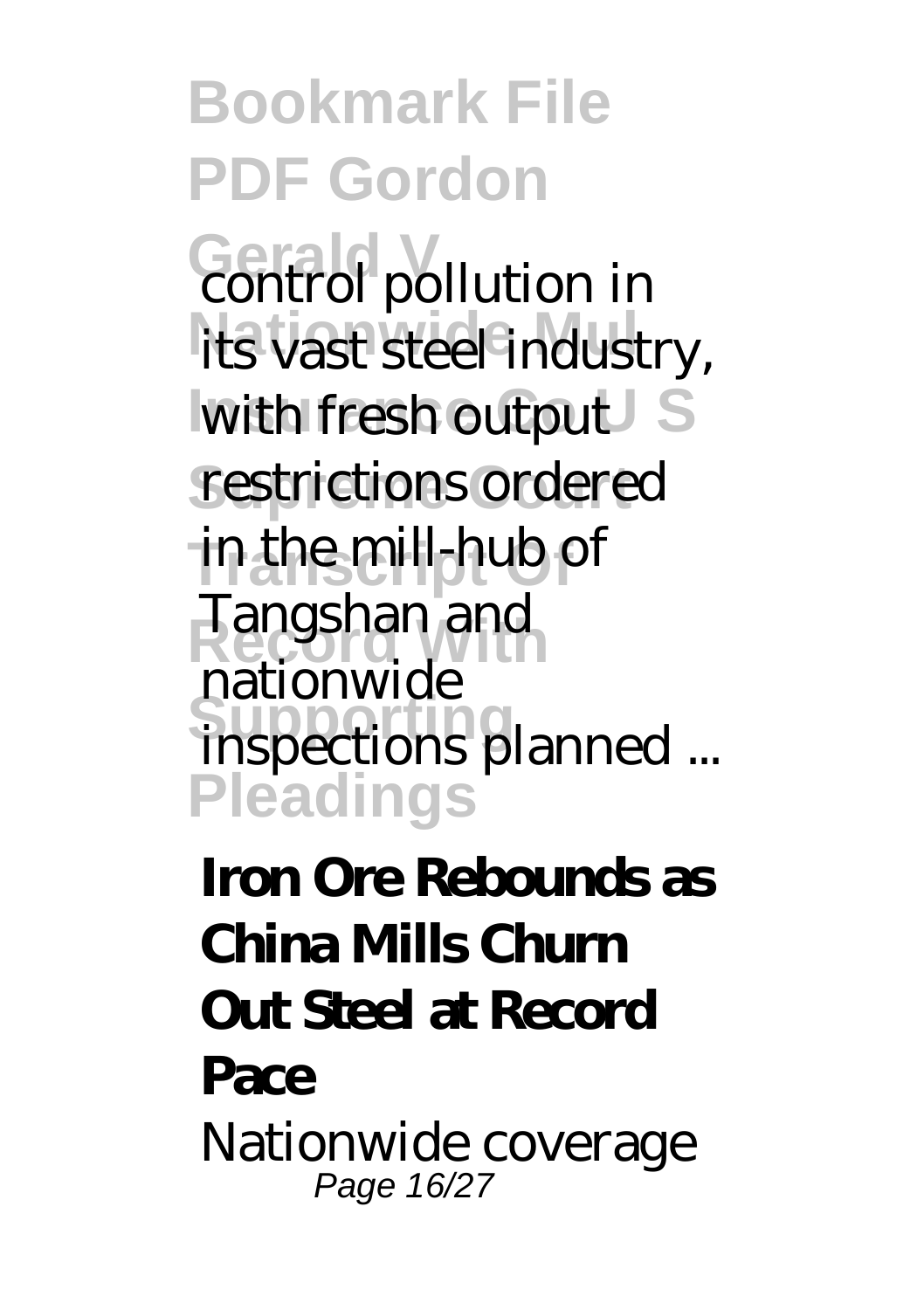**Bookmark File PDF Gordon** Wide network of healthcare<sup>d</sup>... National **Association of O U S Insurance Court** Commissioners. **" BCBS of MI Mut Ins Complaint Index** Report." Accessed Co National March 21, 2021.

**Blue Cross Blue Shield Medicare Review** Page 17/27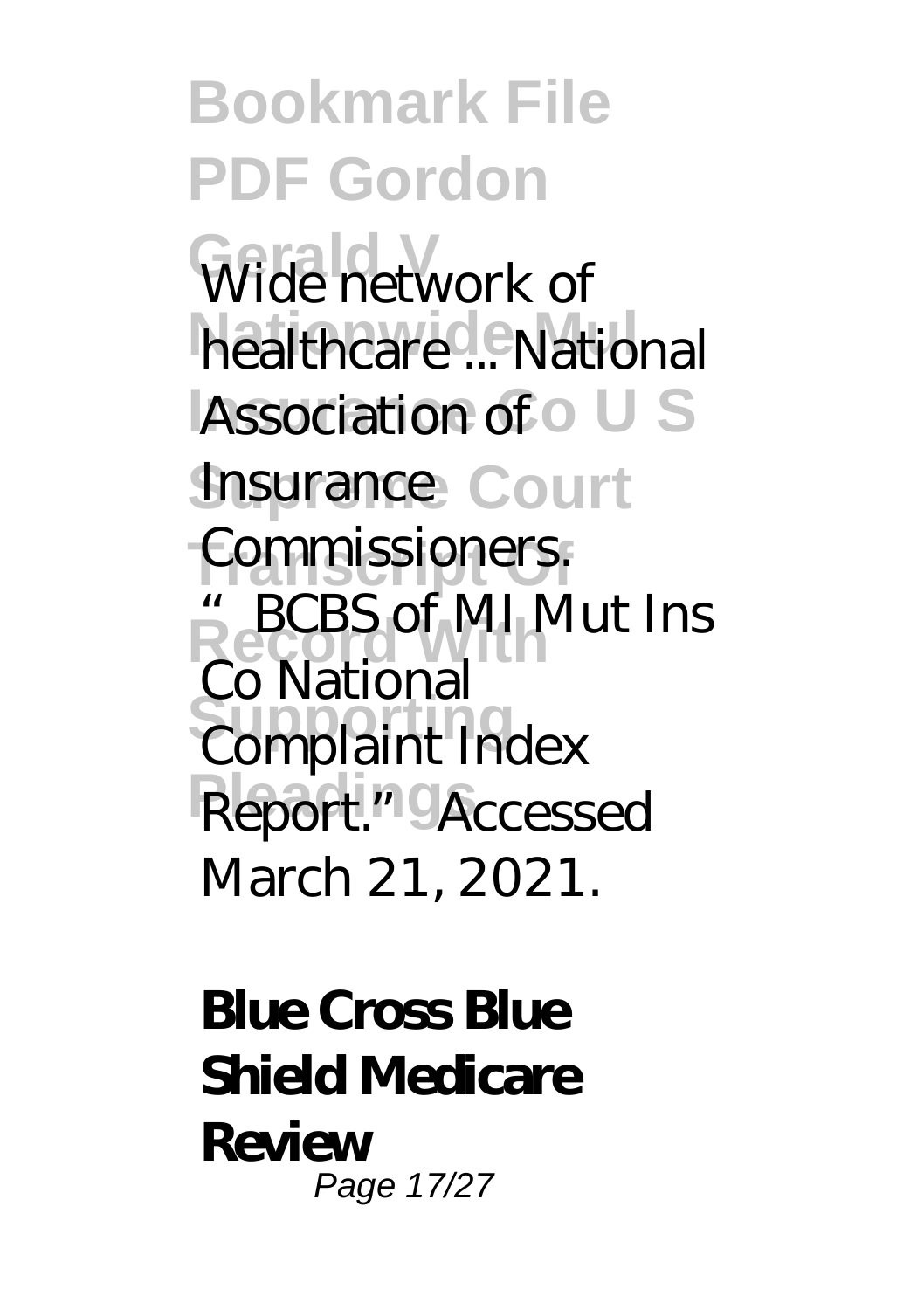**Bookmark File PDF Gordon Adam Trent Neville, Amber Claire Neville V** Homemasters U S **Building And Pest Transcript Of** Inspections Pty Ltd, Patrick Scoleri Aspa **Supporting** Corporation 24844 **Fre. Kon Kiparoglou V** Stamos V Community Australian Postal ...

**Everybody appearing in civil matters at Adelaide Magistrates** Page 18/27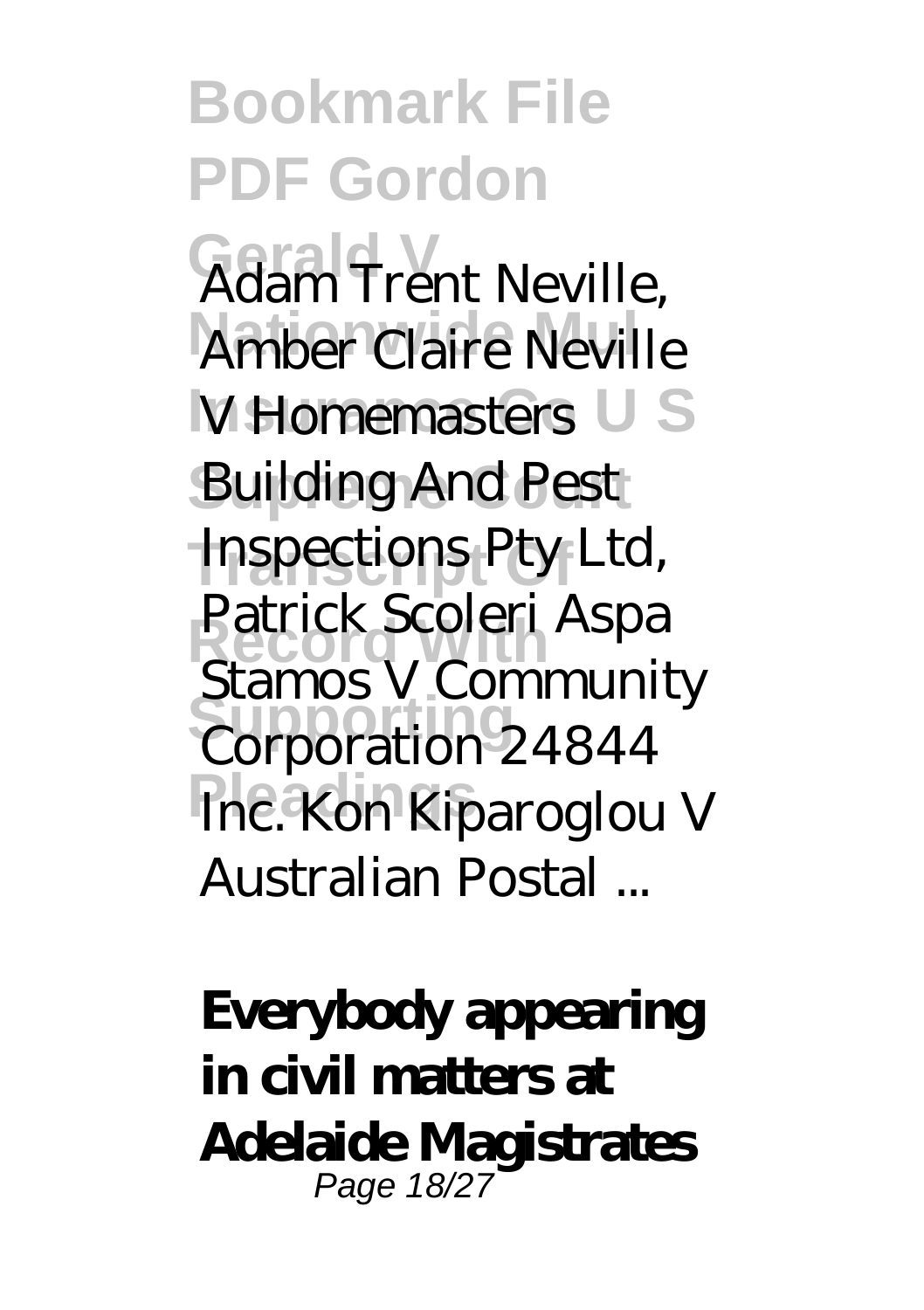**Bookmark File PDF Gordon Gerald V Court, Wednesday,** May 26 vide Mul **I**(Reuters) -Johnson S **Matthey expects to Transcript Of** spend up to 600 million pounds (\$847 **Supporting** year as it boosts **Privestment in battery** million) this financial materials and hydrogen technology to serve Europe's growing ...

Page 19/27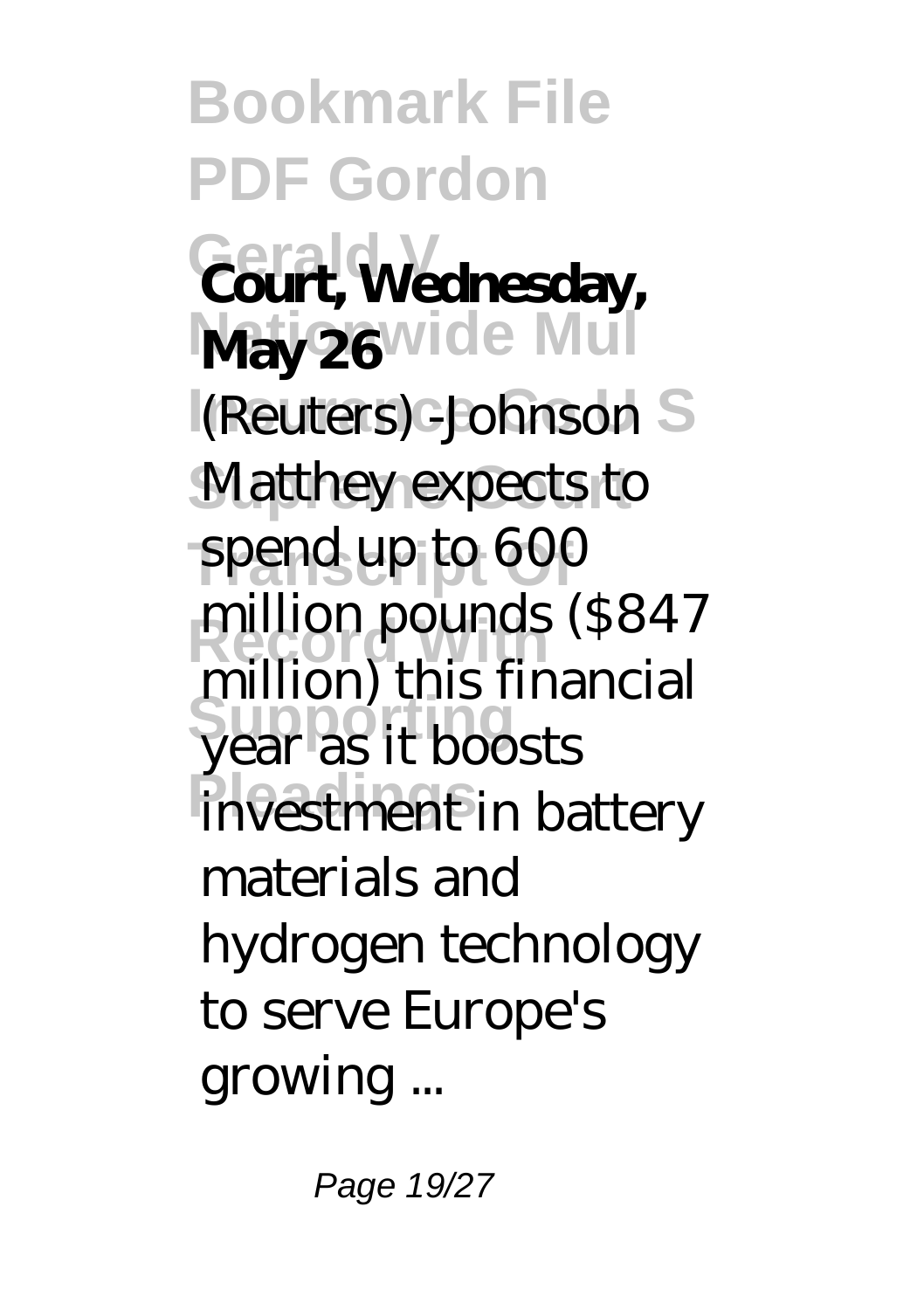**Bookmark File PDF Gordon Gerald V Johnson Matthey to boost investments in IEV battery materials** For 2021 enrollment, **Transcript Of** Humana Medicare Advantage plans are **Supporting** counties nationwide, the most geographic available in 84% of coverage of any insurer. Humana offers Medicare Advantage Dualeligible ... Page 20/27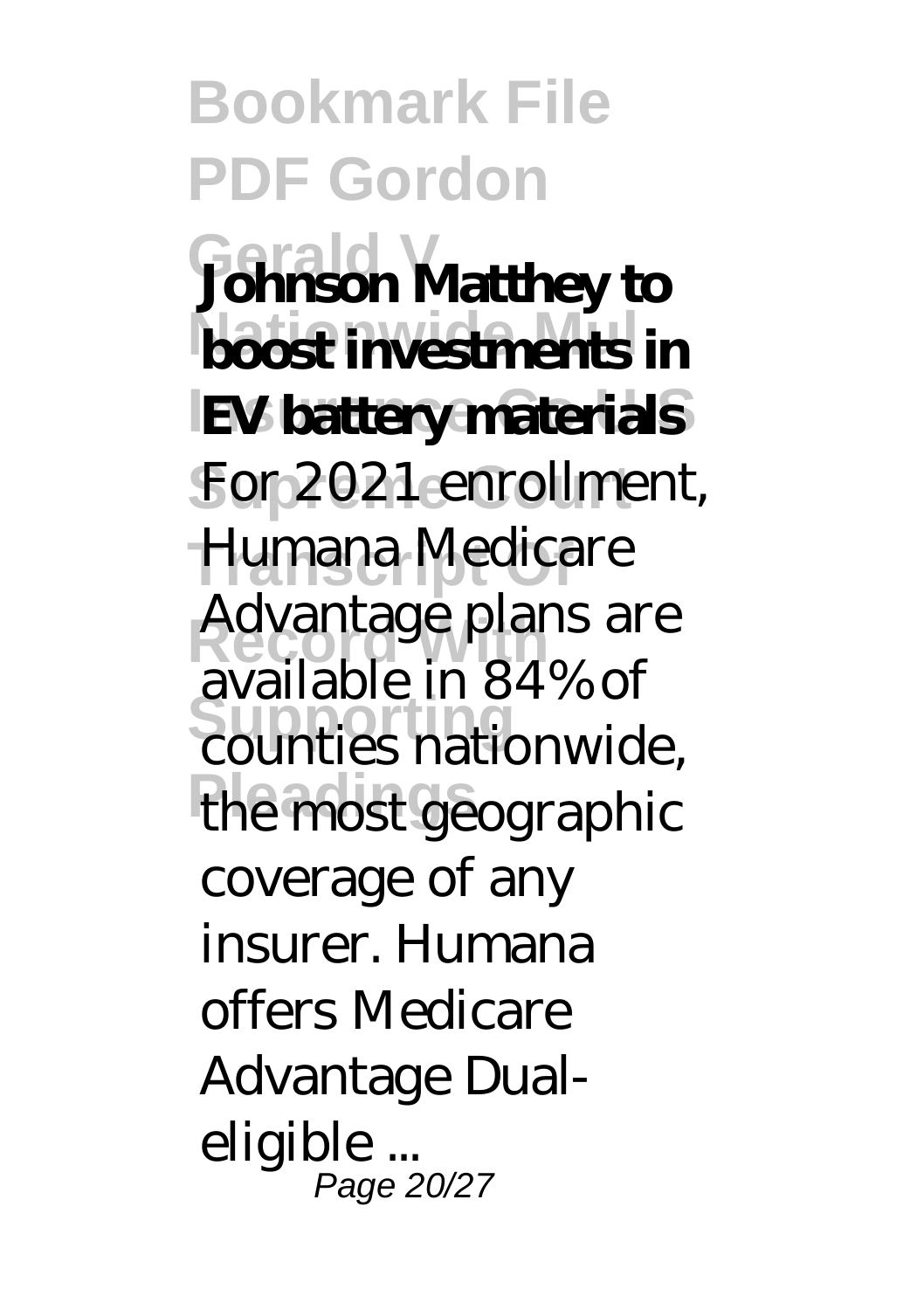**Bookmark File PDF Gordon Gerald V Nationwide Mul Humana Medicare Insurance Co U S Review** Royal Bank of Canada **Transcript Of** capital markets **Record With** analyst Gordon downgrade in the Western Flank assets Ramsay said would likely lead to a write-down in their value for Beach's fullyear earnings. However gas ... Page 21/27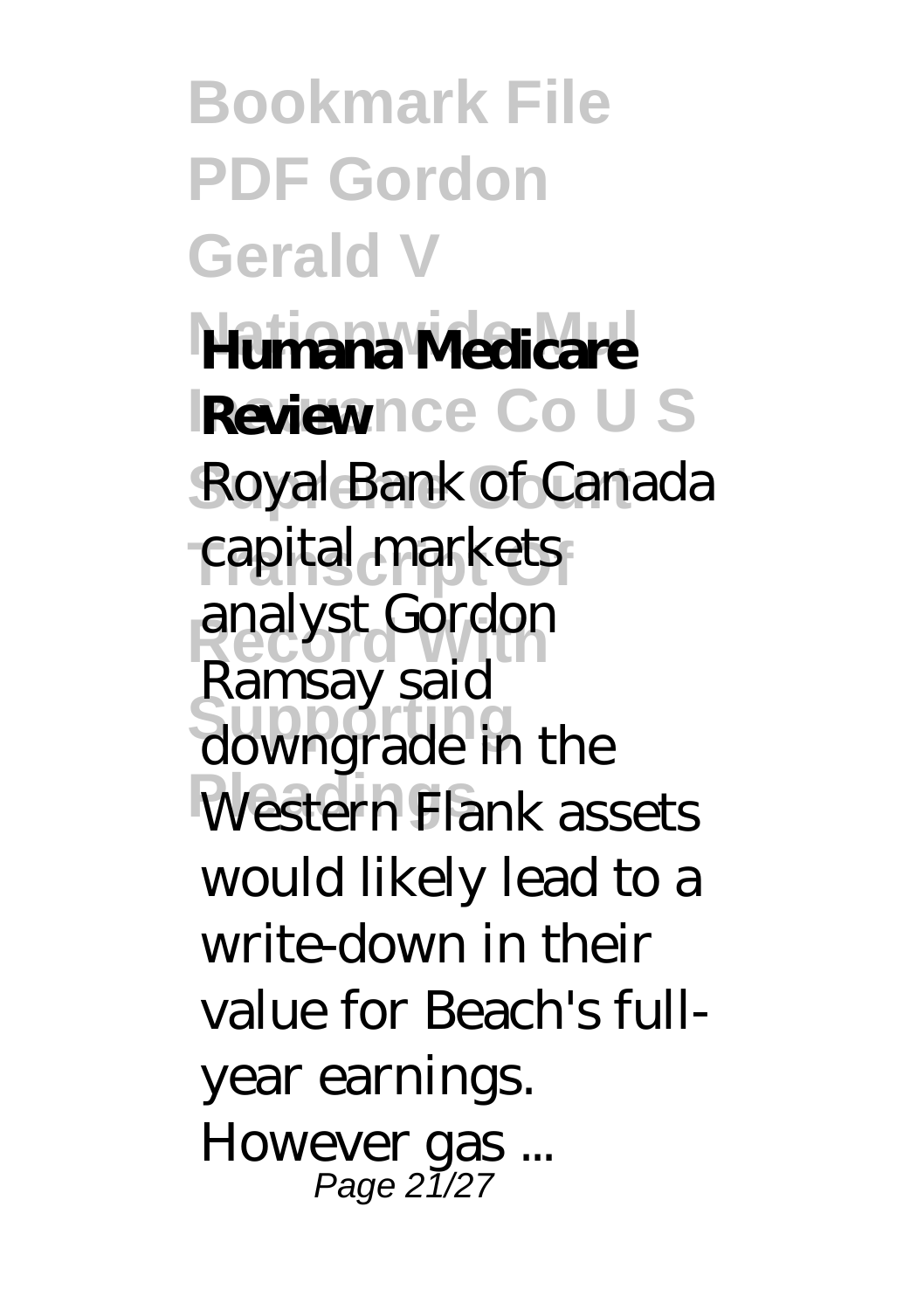**Bookmark File PDF Gordon Gerald V Beach shares dive as lail fields dry up** U S storms WH pushing dating apps adding vaccination badges **Supporting** Gordon Sondland on **tying President** Mike Turner presses Trump to withholding Ukraine aid Fairfield mass shooting: Gov. Murphy and law ...

Page 22/27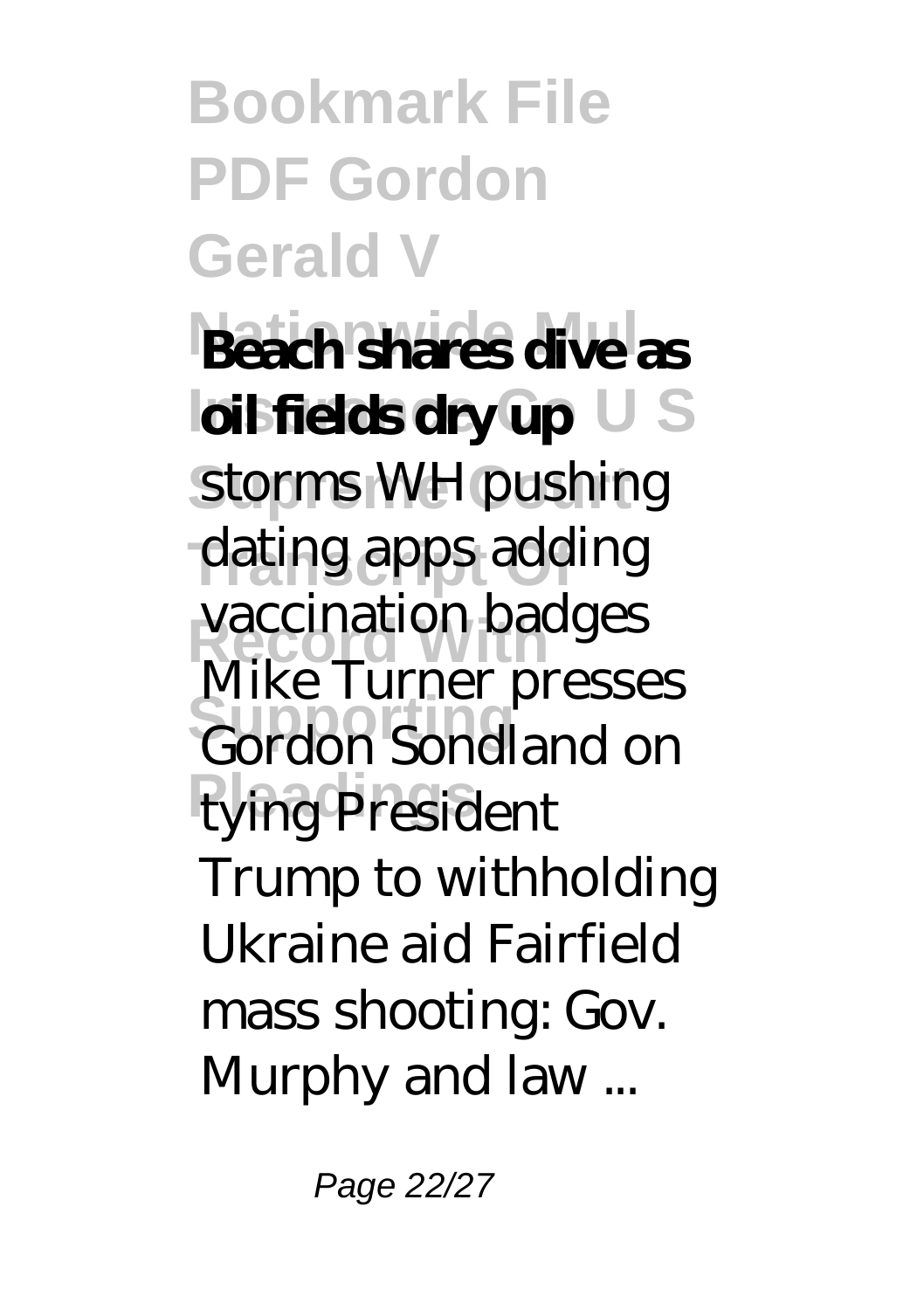**Bookmark File PDF Gordon Gerald V Fact check: COVID-19 Nationwide Mul vaccines don't cause Ideath, won't** to U S **decimate world** rs **Transcript Of population** Lot 46, Oak Park<br>
Will 6284, 000 **Ridge Commons LLC FloVimal and Urvi V.** Villas, \$324,900 Blue Patel. Lot 3 ... The Claire Parker Foundation Inc. to Bonnie J. Gordon. 1008 Seventh St., Page 23/27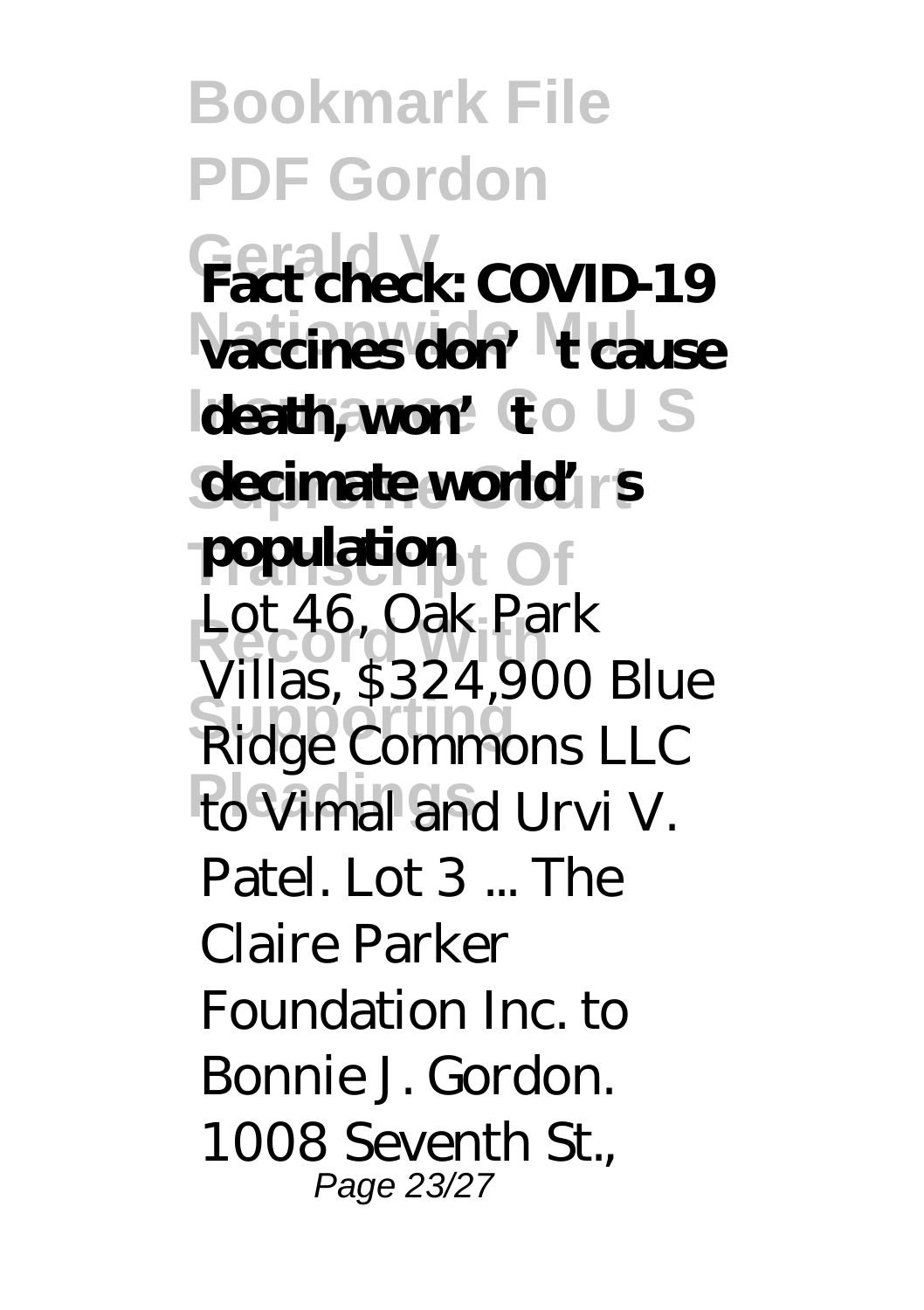**Bookmark File PDF Gordon S107,000 Winlove Properties**<sup>...</sup> Mul **Insurance Co U S Your right to know: Transcript Of Latest property Record With transfers and building Former** prime **Phinister Gordon permits** Brown and World Health Organisation chief Dr Tedros Adhanom Ghebreyesus have Page 24/27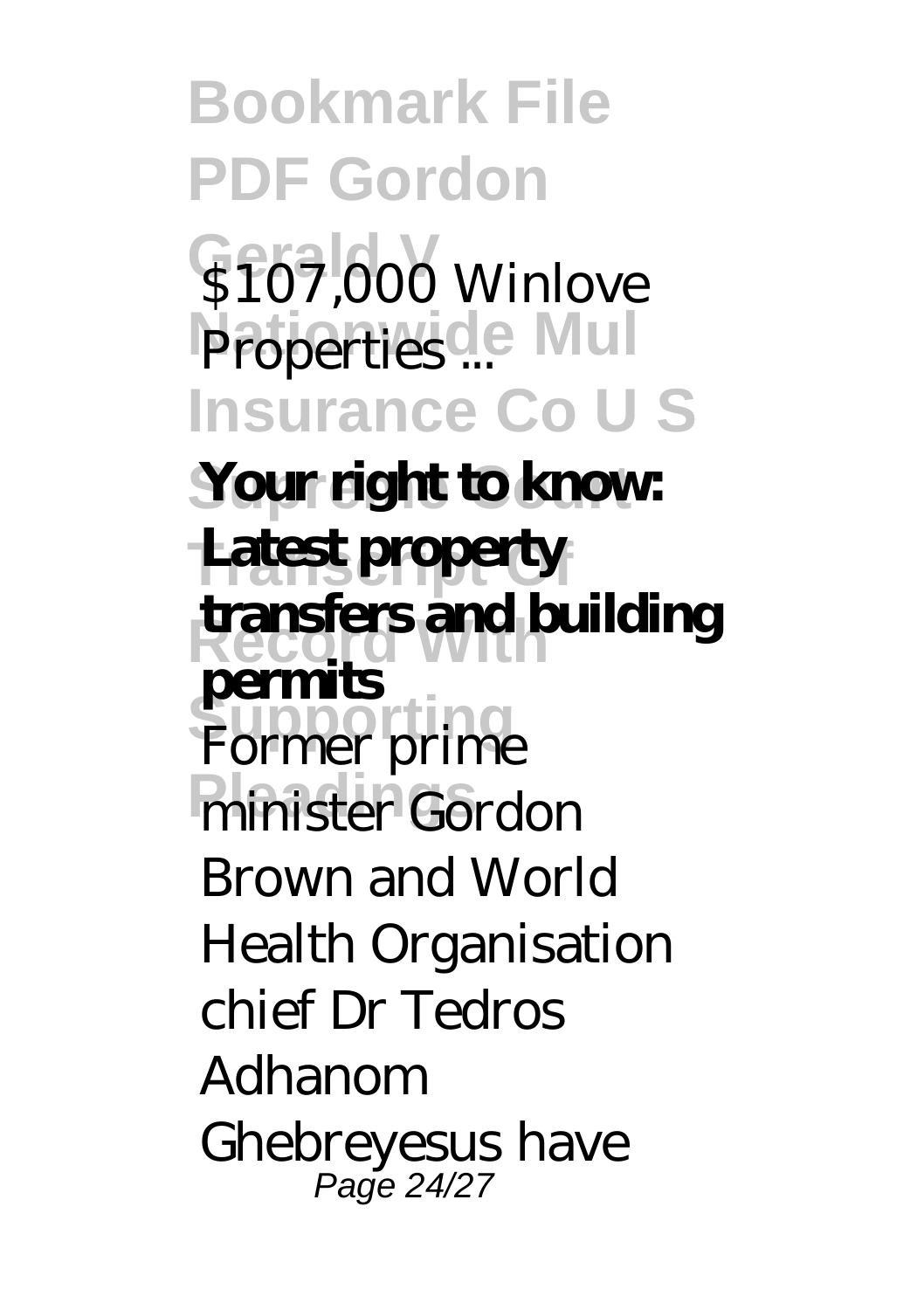**Bookmark File PDF Gordon Galled on the wealthy** nations to do more. **Mr Raab has stressed** the UK'ms Court commitment to the ... **Record With Supporting minister self-isolating Plaat two members of Indian foreign G7 delegation test positive for Covid** FTSE 250 firm Grainger said lettings enquires are up 86% Page 25/27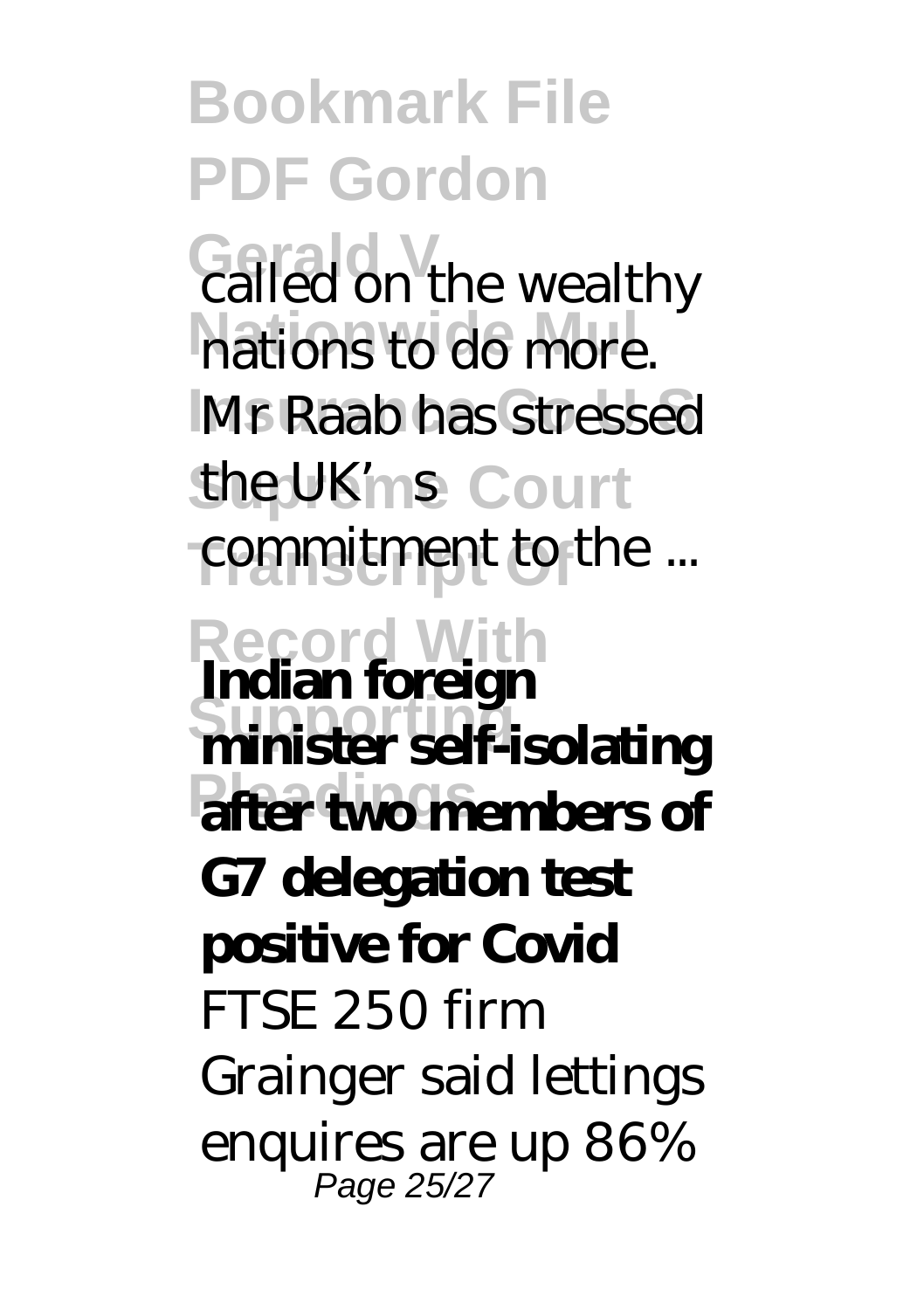**Bookmark File PDF Gordon Gerald the beginning of** January, and chief lexecutive Helen U S Gordon said much of the demand is in the **Record With** have less need to live **Supporting** ... **Pleadings** capital. People may

Copyright code : [3f6ea77e1c315f59f0](/search-book/3f6ea77e1c315f59f0657c5eb0efd154) [657c5eb0efd154](/search-book/3f6ea77e1c315f59f0657c5eb0efd154)

Page 26/27